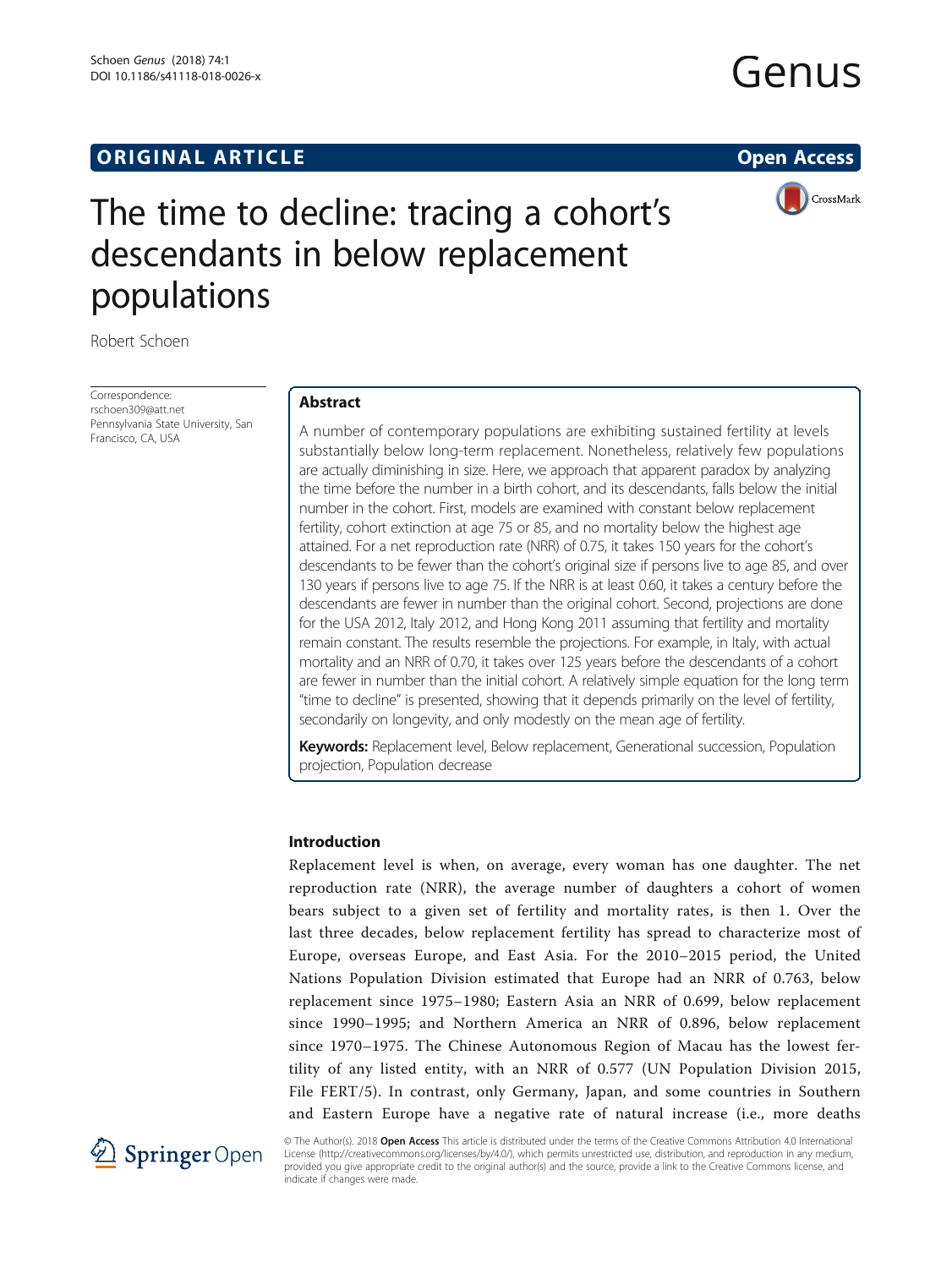than births). The largest rate of natural decrease, in Bulgaria 2010–2015, was only 0.57% per year, a rather slow rate of decline (UN Population Division [2015](#page-9-0), File POP/3).

The explanation for the broad prevalence of below replacement fertility and the modest extent of negative natural increase is population momentum, an important concept introduced in Keyfitz [\(1971\)](#page-9-0). Population momentum is the factor an initial population will grow (or decline) after it has an immediate shift to replacement level fertility. In general, growing populations tend to continue growing because they have large cohorts at the reproductive ages and small cohorts at older ages. Preston ([1986\)](#page-9-0) examined growing populations that experienced a fall in fertility to replacement level and found that, over the transition to zero growth, the population under age 30 remained virtually constant, the population between the ages of 30 and 60 increased by a factor approximately equal to the pre-shift NRR, and the population 60 to 90 increased by a factor approximately equal to the square of that NRR. An in-depth discussion of population momentum can be found in Schoen ([2006](#page-9-0), Chap. 3).

Momentum, however, is a population level concept that does not provide a cohort level perspective or explicitly consider the descendants of a cohort. Here, we do so, starting with a birth cohort and tracing its descendants over time. The goal is to determine, in terms of a fixed level and pattern of below replacement fertility, how many years pass before the sum of the surviving members of the cohort, and the number of its living descendants, falls below the initial number in the cohort.

## Projecting a cohort and its descendants in a simplified model

The first approach used here projects a birth cohort and its descendants in the usual interval-by-interval manner. We then derive an analytical procedure for projecting the model population to any future point. The principal goal is to find the time at which total population size falls below the number in the initial cohort.

### The simplified projection model

Let the initial population consist only of females in the first age group, and consider only female births. Assume that age-specific fertility remains constant over time and that the population is closed to migration. For simplicity, to focus on fertility, and to recognize the low mortality prevailing in most contemporary below replacement populations, assume that there is no mortality below the highest age attained, with the cohort becoming extinct on attaining that age. In separate calculations, we take that highest age to be 75 or 85 years.

The standard cohort-component approach to population projection advances an initial population using a Leslie matrix, i.e., a projection matrix that has fertility values in its first row and survival probabilities on its subdiagonal (Preston et al. [2001,](#page-9-0) Chap. 6). While projections have become quite sophisticated (cf. Sevcikova et al. [2016](#page-9-0)), here, we use a basic approach that proceeds using 5-year age and time intervals and continues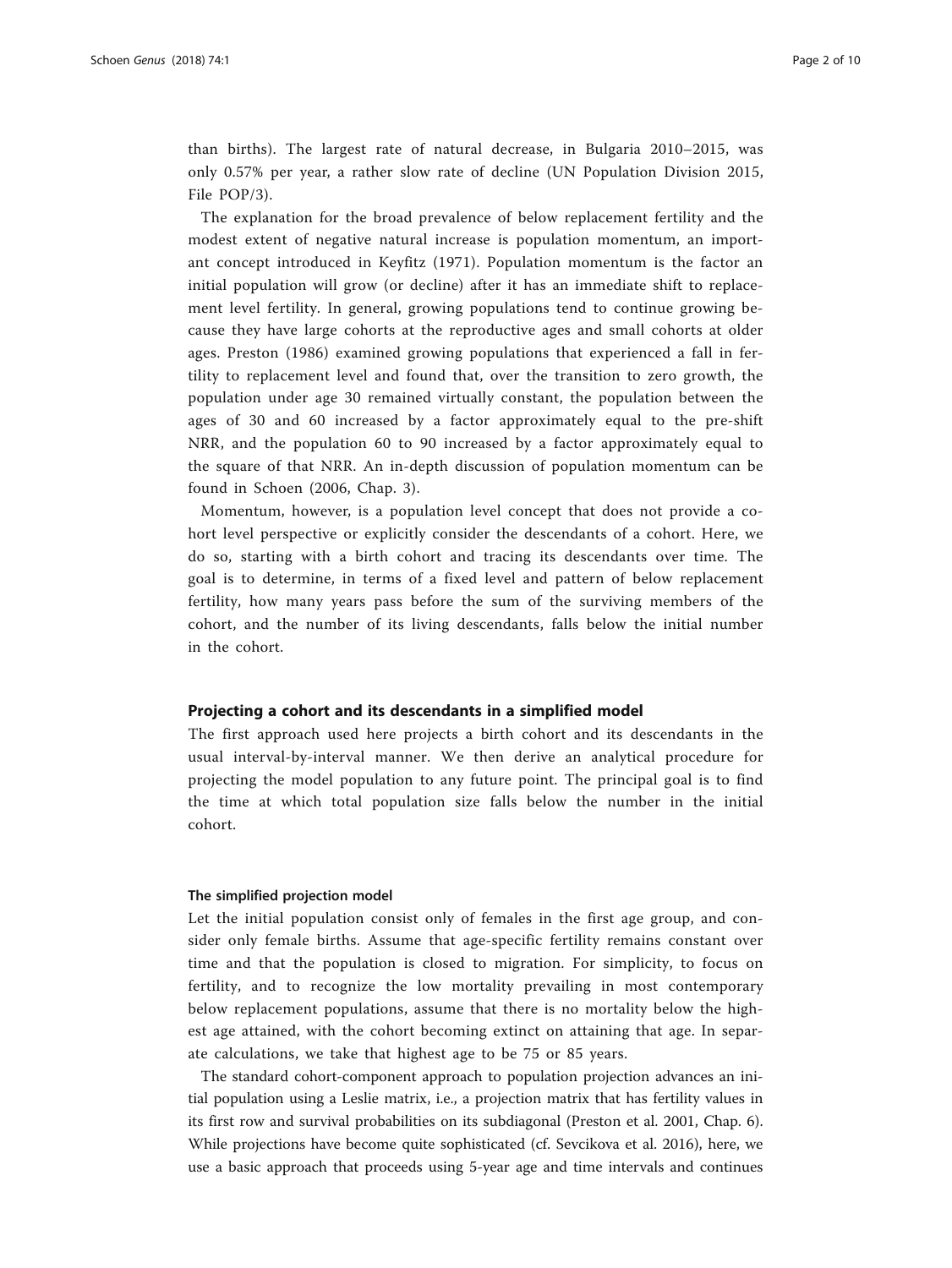<span id="page-2-0"></span>past the point where the total number in the population is less than the initial number in the cohort.

### The model population projection procedure

Projections were carried out for NRR levels from 0.50 to 1.0 and for fertility patterns with a mean age of 25, 29, and 33 years. Those bounds span the range of fertility levels and patterns in most below replacement fertility populations.

A base fertility pattern, roughly following patterns in the USA during the late 20th century, was created for each mean age of fertility, and those patterns are shown in [Appendix](#page-9-0) Table 4. In each base pattern, the sum of the fertility values is one.

To facilitate the analytical model, the base age-specific fertility rates were adjusted to the desired NRR by a Sykes transformation (Sykes [1973](#page-9-0)), an approach that was also employed to adjust fertility values in the Coale and Trussell ([1974](#page-9-0)) model fertility schedules. If the base fertility value for the *j*th age group is  $f_i$ , then the Sykes transformed fertility value,  $F_i$ , is

$$
F_j = f_j \exp(5rj) \tag{1}
$$

where the time interval is 5 years and  $r$  is the intrinsic annual rate of natural increase associated with the  $F_i$ . Index *j* reflects the sequence of the 5-year age groups, with  $j = 1$ for ages 0–4,  $j = 2$  for ages 5–9, and so on. The NRR and r are related by Lotka's equation (Schoen [2006](#page-9-0), p. 11)

$$
NRR = \exp(5rT) \tag{2}
$$

where  $T$  is Lotka's mean length of generation in units of 5 years. The value of  $T$  is close to the mean age of fertility,  $\mu$ , also in units of 5 years, which is given by

$$
\mu = \sum_{j} f_j \tag{3}
$$

where the sum over age categories  $j$  spans all ages of fertility. Equation  $(3)$  indicates that the value associated with an age group is the age at the end of the age interval.

Keyfitz ([1977,](#page-9-0) p. 126) expressed T in terms of a series in the moments of the  $f_i$ . In low fertility populations, the mean and variance of fertility are often roughly equal, and that approximate relationship is appropriate here as it simplifies the equations while having little effect on the results. Up to second moments, the Keyfitz series can then be written

$$
T = \mu(1 - r/2) \tag{4}
$$

Using Eqs. (2)–(4), the modified version of Lotka's solution for r in terms of the NRR and  $\mu$  (in 5-year units) can be written

$$
r = 1 - [1 - 2 \ln \text{NRR} / (5\mu)]^{1/2} \tag{5}
$$

where ln designates the natural logarithm (Schoen [2006](#page-9-0)). Equations  $(1)$ – $(5)$  allow the Sykes transformation to be implemented for all  $\mu$  and NRR values.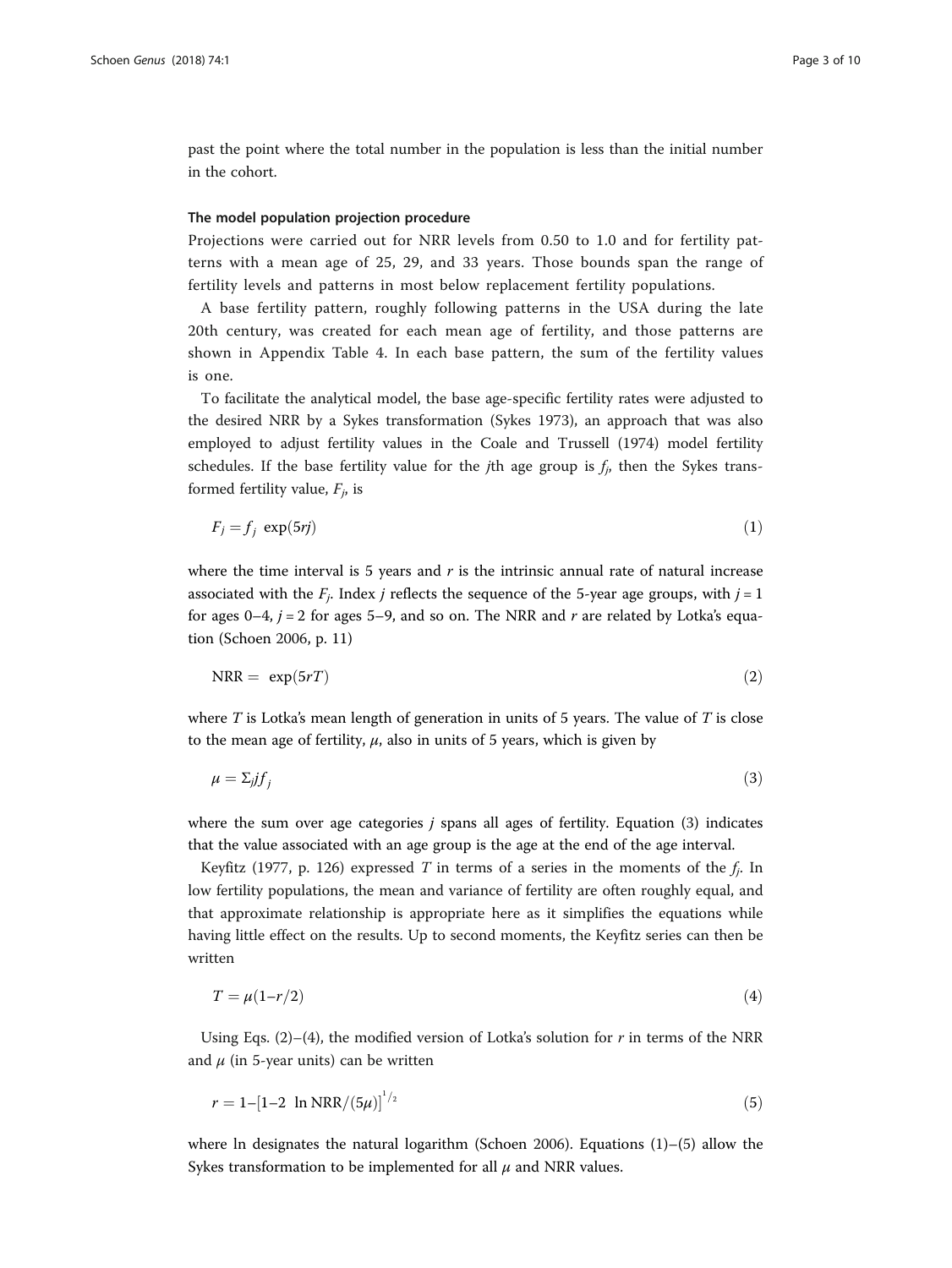### <span id="page-3-0"></span>An analytical alternative to interval-by-interval projection

In the model described above, long-term projections can be made analytically, as well as interval by interval. To do so, we now derive an expression for total population size at any time point based on two parameters,  $\mu$  and r.

Let the constant population projection (Leslie) matrix that takes the population from any time  $t - 1$  to time t be denoted by A. Here, with a life expectancy at birth  $[e(0)]$  of 85 years, A is a  $17 \times 17$  matrix that reflects the age groups (0,5) through (80,5). Then, under the Sykes transformation, A can be expressed as

$$
A = \exp(5r) U_d F V_d \tag{6}
$$

where **F** is a row stochastic Leslie-form matrix with ones on the subdiagonal and the  $f_i$ of Eqs. ([1\)](#page-2-0) and ([3](#page-2-0)) as the elements of the first row (Schoen [2006](#page-9-0), Chap. 7). At ages below 15 and over 50, the  $f_i$  are zero. The matrix  $U_d$  is a 17 × 17 diagonal matrix whose jth diagonal element is exp(- 5r[j - 1]), and  $V_d$  is the inverse of  $U_d$ .

The 17 x 17 product matrix  $P(0,t)$  that takes the initial (time 0) population to time t can then be written

$$
\mathbf{P}(\mathbf{0}, \mathbf{t}) = \mathbf{A}^{\mathbf{t}} = \exp(5rt) \mathbf{U}_{\mathbf{d}} \mathbf{F}^{\mathbf{t}} \mathbf{V}_{\mathbf{d}} \tag{7}
$$

For a sufficiently large t, an interval whose length is examined below, matrix  $F<sup>t</sup>$  becomes a rank one matrix, i.e., it can be represented as the product of a column vector, **u**, and a row vector, **v**' (Schoen [2006](#page-9-0), p. 28). Here,  $e(0) = 85$ , there is no mortality during the first 17 age intervals, and **F** is consistent with zero growth. Hence  $17 \times 1$  column vector **u** is a vector of ones. The  $1 \times 17$  row vector **v**' has first element  $1/\mu$  and *j*th element  $\Sigma_{i} = i f_i / μ$  (Schoen [2006](#page-9-0), p. 157, #2b).

If the initial population has one female in the first age group, the initial population vector,  $x_0$ , is a 17 × 1 column vector with first element 1 and all other elements zero. The population at sufficiently large time  $t \geq 17$ ,  $x_t$ , is then given by

$$
\mathbf{x_t} = \mathbf{P}(\mathbf{0}, \mathbf{t}) \mathbf{x_0} = \exp(5rt) \mathbf{U_d} \mathbf{F}^t \mathbf{V_d} \mathbf{x_0} = \exp(5rt) \mathbf{U_d} \mathbf{u} \mathbf{v'} \mathbf{V_d} \mathbf{x_0}
$$
(8)

Using the relationships noted above, (v'  $V_d$   $x_0$ ) is the scalar (1/ $\mu$ ), and Eq. (8) simplifies to

$$
\mathbf{x_t} = \exp(5rt)\,\mathbf{w}/\mu \tag{9}
$$

where  $17 \times 1$  column vector  $\mathbf{w} = (\mathbf{U}_d \mathbf{u})$  has first element 1 and *j*th element exp(− 5*r*[*j* − 1]).

Using Eq. (9), the total population at time t,  $P_T(t)$ , can be expressed as  $\overline{a}$  $\overline{a}$ 

$$
P_{\rm T}(t) = \mathbf{1}' \mathbf{x_t} = \mathbf{1}' \mathbf{w} \, \exp(5rt) / \mu = c \, \exp(5rt) / \mu \tag{10}
$$

where 1' is a  $1 \times 17$  row vector of ones and  $c = 1'$  w. Scalar c is the sum of a 17-term geometric series with initial value one and fixed ratio exp(− 5r). The constant sum of that series can be written  $(r \neq 0)$  as

$$
c = 1'w = (1 - \exp(-85r))/(1 - \exp(-5r))
$$
\n(11)

Combining Eqs. (10) and (11), the total population at time  $t$  is given by

$$
P_{\rm T}(t) = \left[ (1 - \exp(-85r)) / (1 - \exp(-5r)) \right] \left[ \exp(5rt) / \mu \right] \tag{12}
$$

Thus, in the long term, Eq.  $(12)$  shows that total population size at time t is a constant factor,  $c/\mu$ , times a decreasing exponential term in negative r. The constant factor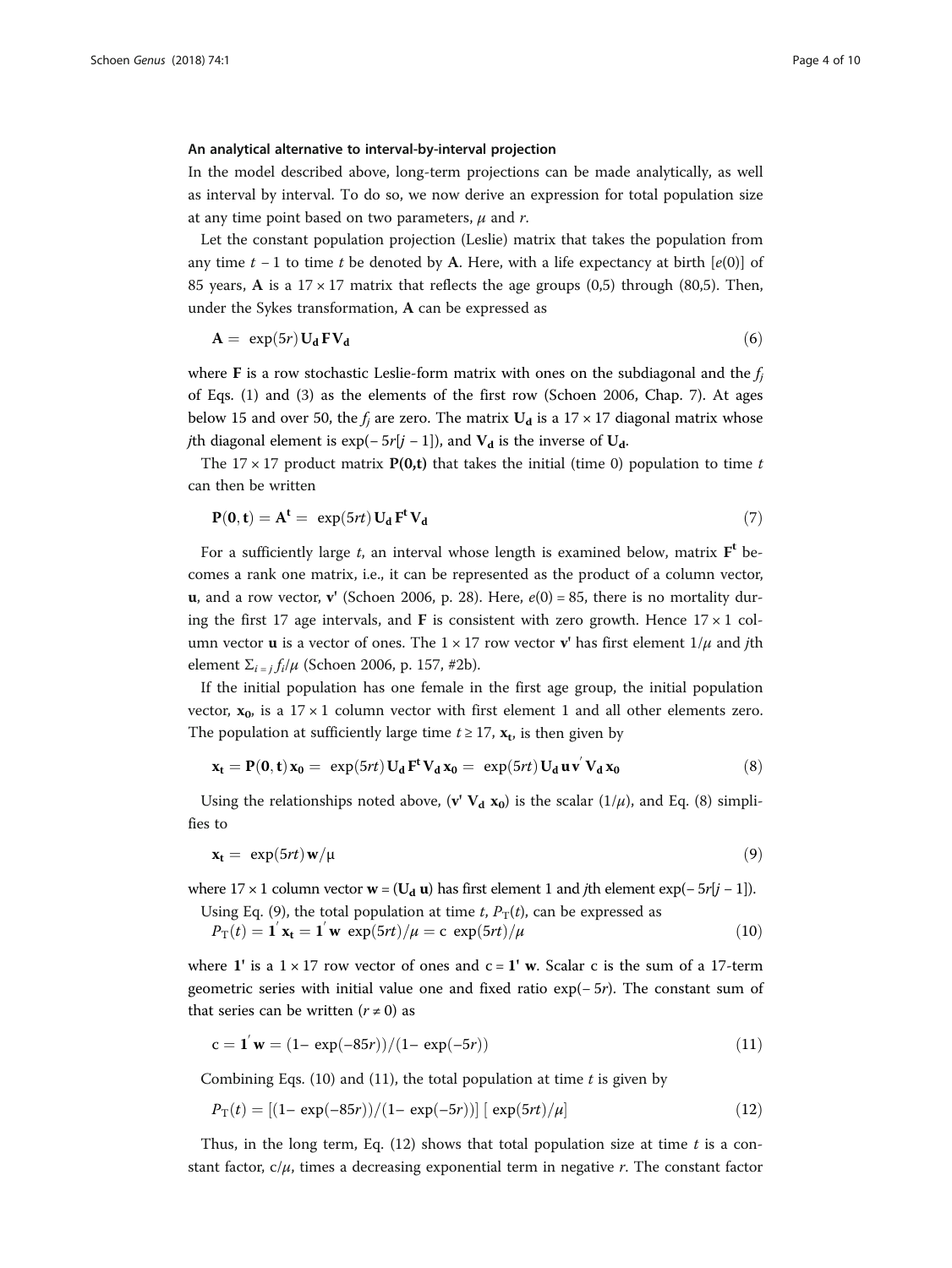<span id="page-4-0"></span>represents the size of the implicit initial stable population divided by the mean age of fertility (approximately the length of a generation).

Of particular interest here is the time  $t^*$ , when  $P_T(t^*) = 1$ . If the initial cohort lives 85 years,  $t^*$  must be at least 85 years. To find an expression for  $t^*$ , note that Eqs. ([10](#page-3-0)) and ([11\)](#page-3-0) yield

$$
P_{\rm T}(t^*) = 1 = c \, \exp(5rt^*)/\mu \tag{13}
$$

which gives, with  $t^*$  and  $\mu$  in units of 5 years,

$$
t^* = \ln(\mu/\mathsf{c})/(5r) \tag{14}
$$

Thus, in the long term, time to decline  $t^*$  can be expressed in terms of two parameters, the mean age of fertility,  $\mu$ , and the intrinsic growth rate, r, with Eq. [\(5](#page-2-0)) relating r to  $\mu$  and the NRR.

## The results for the simplified projection model

## The interval-by-interval projection results

Table 1 shows the results for the time to decline  $(t^*)$  projections for NRRs of 0.50 to 1, separately for mean ages of fertility of 25, 29, and 33 years and for life expectancies of 75 and 85 years. For times greater than  $e(0)$  years, linear interpolation was used to determine  $t^*$  within the 5-year projection intervals.

There are huge differences in the time to decline by NRR level. The higher the NRR, the larger  $t^*$ . For NRRs of 0.65,  $t^*$  is a century or more; for NRRs of 0.75,  $t^*$  is 133 or more years; and for NRRs of 0.95,  $t^*$  is well over five centuries. Differences by mean age of fertility are present, but relatively small. There are no "tempo" effects, as fertility is held constant.

As to be expected, the time to decline is less when life expectancy is 75 than when it is 85 years. Proportionally, however, the effect of a 10-year smaller  $e(0)$  is not all that large relative to  $t^*$ . When the NRR is 0.95, the difference in  $t^*$  is some 65 to

| NRR               | $\mu$ = 25 years |                                     |          | $\mu$ = 29 years |                                     |          | $\mu$ = 33 years |                                     |          |
|-------------------|------------------|-------------------------------------|----------|------------------|-------------------------------------|----------|------------------|-------------------------------------|----------|
|                   |                  | $e(0) = 75$ years $e(0) = 85$ years |          |                  | $e(0) = 75$ years $e(0) = 85$ years |          |                  | $e(0) = 75$ years $e(0) = 85$ years |          |
|                   | Projection       | Projection                          | Eq. (14) | Projection       | Projection Eq. (14)                 |          | Projection       | Projection Eq. (14)                 |          |
| 1.00              | $\infty$         | $\infty$                            | $\infty$ | $\infty$         | $\infty$                            | $\infty$ | $\infty$         | $\infty$                            | $\infty$ |
| 0.95              | 571.5            | 637.7                               | 637.7    | 573.1            | 649.1                               | 649.0    | 564.0            | 649.6                               | 649.6    |
| 0.90 <sub>1</sub> | 297.2            | 332.3                               | 332.2    | 297.9            | 337.6                               | 337.6    | 293.3            | 337.8                               | 337.8    |
| 0.85              | 206.4            | 230.5                               | 230.1    | 206.3            | 234.1                               | 234.1    | 203.9            | 233.9                               | 234.1    |
| 0.80              | 161.8            | 179.7                               | 180.4    | 160.8            | 182.6                               | 182.6    | 158.5            | 182.9                               | 182.4    |
| 0.75              | 135.5            | 151.4                               | 150.4    | 133.4            | 152.0                               | 151.9    | 134.6            | 151.3                               | 151.6    |
| 0.70              | 117.7            | 130.2                               | 130.6    | 116.4            | 132.1                               | 131.6    | 110.2            | 127.1                               | 131.2    |
| 0.65              | 99.2             | 112.5                               | 116.7    | 101.4            | 114.7                               | 117.3    | 103.9            | 116.7                               | 116.8    |
| 0.60              | 95.6             | 106.6                               | 106.4    | 96.4             | 108.0                               | 106.7    | 97.8             | 110.8                               | 106.1    |
| 0.55              | 91.8             | 102.7                               | 98.6     | 75               | 102.7                               | 98.7     | 75               | 85                                  | 98.0     |
| 0.50 75           |                  | 85                                  | 92.6     | 75               | 85                                  | 92.4     | 75               | 85                                  | 91.6     |
|                   |                  |                                     |          |                  |                                     |          |                  |                                     |          |

**Table 1** Time to decline (t\*) values, in single years, by level and mean age of fertility

Note: The time to decline is the time point when the total number in the population is less than the size of the initial cohort. Mean age of fertility  $\mu$  is calculated from Eq. [\(3](#page-2-0))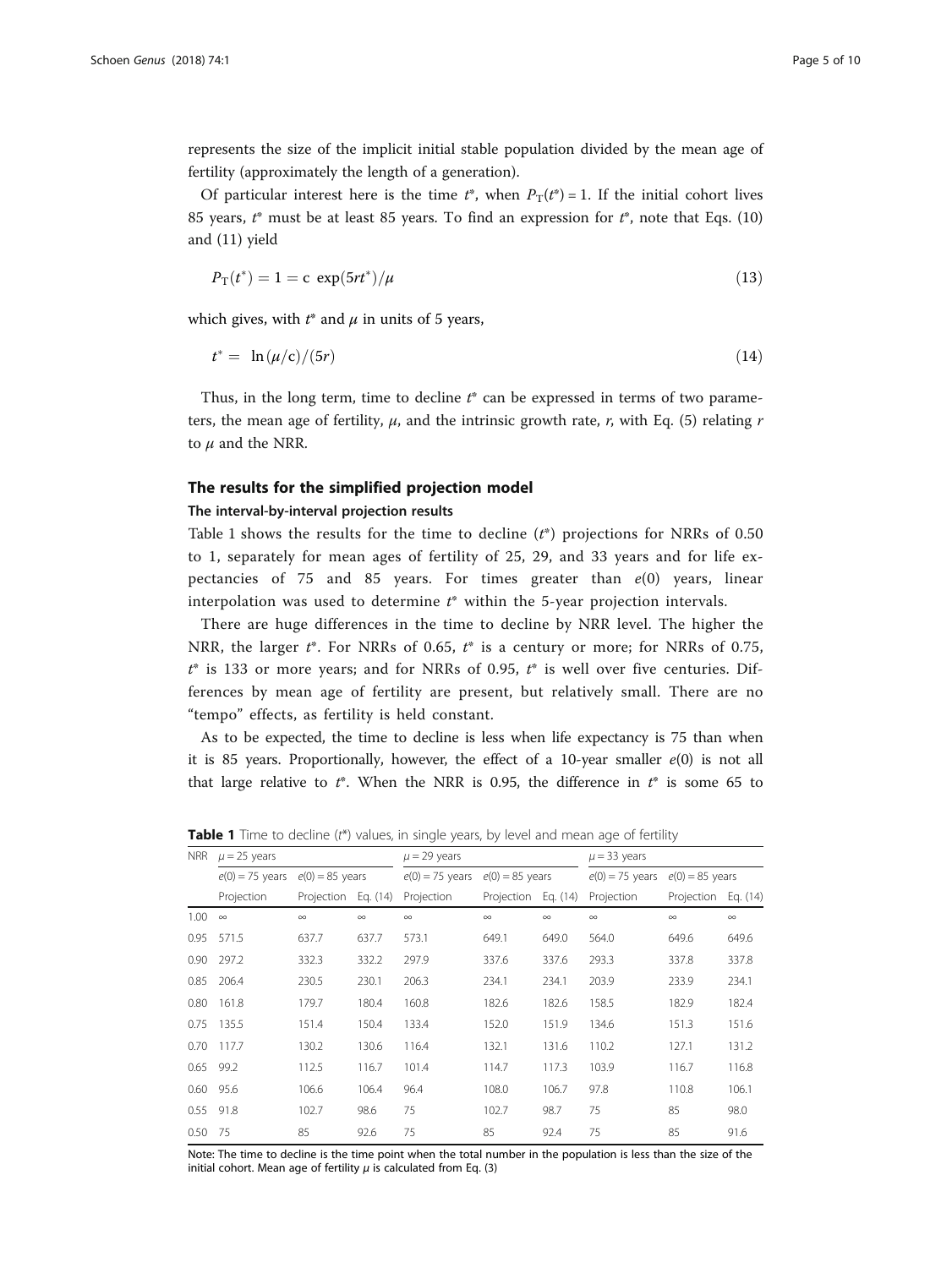85 years (10–13%), while when the NRR is 0.75, differences are about 15 to 20 years (again 10–12%).

Equation [\(14\)](#page-4-0) suggests that a higher mean age of fertility is associated with a longer time to decline. However, parameter c is a function of  $r$ , which in turn is a function of  $\mu$ ; hence, a change in  $\mu$  can introduce offsetting changes in r and c. Table [1](#page-4-0) shows that while there is a tendency for  $t^*$  to increase when the mean age of fertility rises, there are many exceptions to that pattern.

With a life expectancy of 85 years, when the NRRs are 0.50 (or 0.55 when  $\mu = 33$ ),  $t^*$  is at its minimum, i.e., 85 years. By iterating on Eq. ([13\)](#page-4-0), we can find NRR<sup>\*</sup>, the fertility level at which the total population at time 85 years is one. The results indicate:

| $\mu$ (in years) | $NRR*$ | TFR* |
|------------------|--------|------|
| 25               | 0.534  | 1.09 |
| 29               | 0.555  | 1.14 |
| 33               | 0.591  | 1.21 |

where  $TFR^*$  is the corresponding total fertility rate (TFR). The TFR is set equal to 2.05 times the NRR, using the customary sex ratio at birth of 105 males per 100 females. A TFR of 1.3, that is women having an average of 1.3 children, is considered very low fertility, but even sustained fertility at that level implies a time to decline of about 110 years.

### The analytical results

Analytical projections using Eq. ([14](#page-4-0)) are also presented in Table [1](#page-4-0) for  $e(0) = 85$ . The equation-based values implicitly assume that the population is approximately stable, which initially is far from the case. Stability takes several generations to arise, even more when one begins with a single cohort, and is slower for higher mean ages of fertility.

For NRRs of 0.70 or above (0.75 when  $\mu$  = 33 years), the equation-based  $t^*$  values are quite close to the projections. For NRRs less than 0.60, the Eq. ([14\)](#page-4-0) values are poor.

### The trajectory of a cohort

For observed populations, a rough rule of thumb is that the population becomes approximately stable up to age x after about  $(60 + x)$  years (Schoen [2006](#page-9-0)). Here, we begin with a single cohort age 0, and Table [1](#page-4-0) suggests that total population size is not roughly stable for up to 150 years. At the 150-year time point, growth is approximately stable (i.e., equal to  $exp(5r)$ ), though projected and stable values still differ by  $1\frac{1}{2}$ –3% when  $\mu$  = 33 years.

To get a fuller sense of the trajectory of the total size of a cohort and its descendants, one can project total population size over time and compare it to the analytical trajectory provided by Eq. ([10](#page-3-0)). For  $e(0) = 85$ , Fig. [1](#page-6-0) and Table [2](#page-7-0) show such a comparison for NRR = 0.75 and  $\mu$  = 29 years, values that are in the middle of the ranges considered here. The equation-based trajectory begins at time 85 years, as that is the first post initial cohort time point.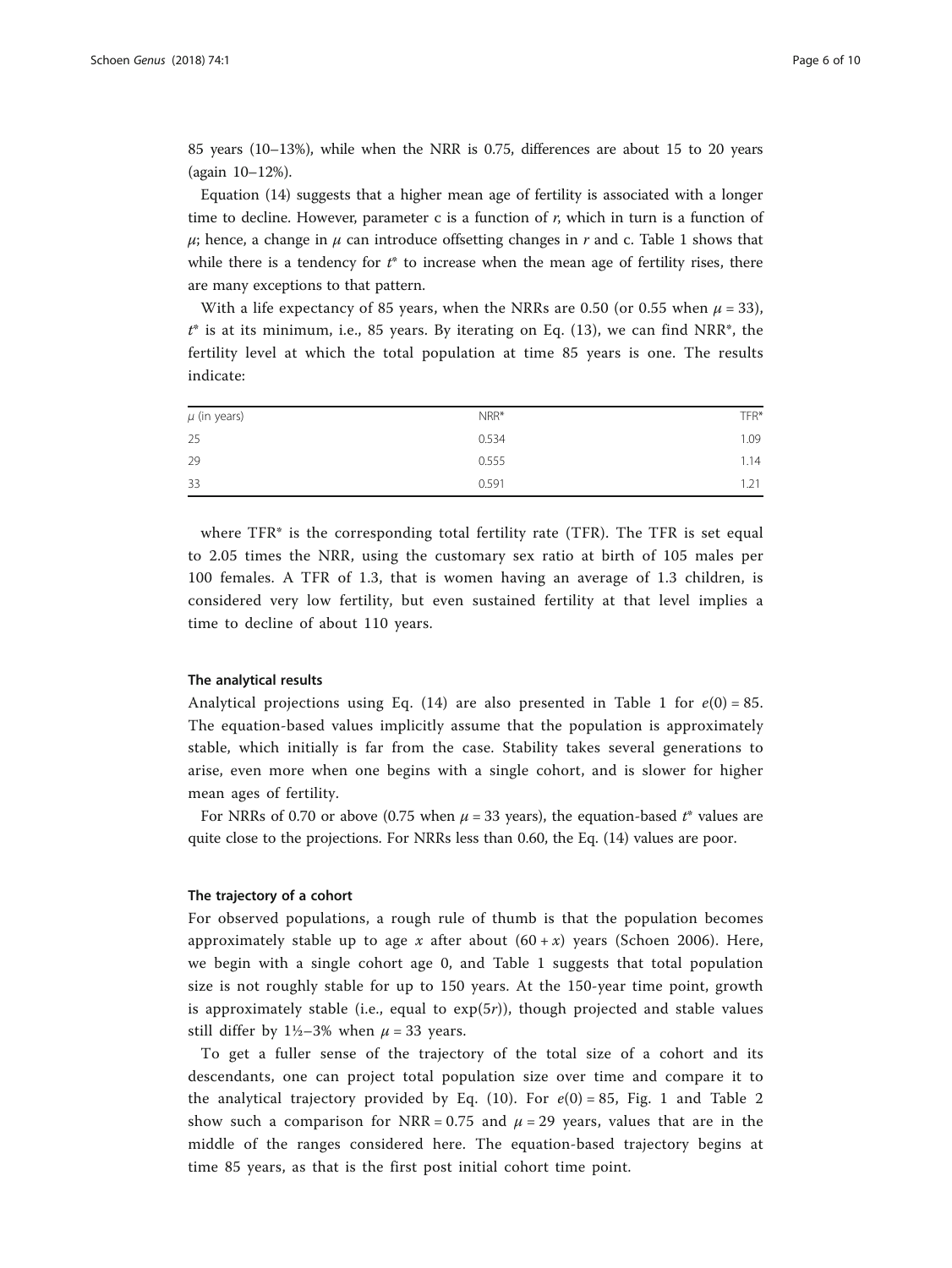<span id="page-6-0"></span>

Column (2) of Table [2](#page-7-0) shows that for the first three time periods, before the cohort reaches age 15, the projected total population remains at 1. Between times 15 and 80 years, population size steadily increases, as the cohort and its offspring reproduce. At time 85 years, when the initial cohort has just died, total population size drops by nearly 1. After that point, Fig. 1 shows how total population size fluctuates in waves of diminishing amplitude around the stable population size given by the Eq. ([10\)](#page-3-0)-based decreasing exponential [the plotted values are shown in column (4) of Table [2](#page-7-0)].

Column (3) presents the interval by interval population growth rates. After some 130 years, the growth rate of the projected population becomes quite close to the ultimate stable population growth rate of 0.9518. Column (5) compares the Leslie and analytical projections, showing the proportional error in the Eq. [\(10](#page-3-0)) projection. The direction of the error varies because of the fluctuations in the growth rate of the projected population. After 120 years, the two trajectories are within 1% of each other, with the difference inconsequential after 145 years.

## Projecting three observed populations

It is worth exploring the time to decline using the vital rates observed in contemporary below replacement populations. Table [3](#page-8-0) shows the results of such projections for the USA 2012, Italy 2012 (with the death rates of 2015), and Hong Kong 2011, geographically dispersed populations with a range of low fertility rates and high life expectancies.

The USA 2012, with an NRR of 0.92, requires over 340 years before the descendants of a cohort are fewer than the original number in the cohort. Even at time 200, the descendants of the initial cohort are 62% more numerous. Hong Kong 2011, with an NRR of 0.76, has a time to decline over 155 years, but at time 200, the descendants of the initial cohort number only about two thirds the size of the initial cohort. Italy 2012, with an NRR of 0.70, has a time to decline of just over 125 years, and at time 200, the descendants of the original cohort number only 43% of their initial number.

The introduction of actual mortality rates seems to have only a small effect, as the observed population rates yield times to decline quite similar to those in Table [1](#page-4-0). For example, Italy has a time to decline of 126.7 years with an NRR of 0.70, a life expectancy of 84.6 years, and a mean age of fertility of 31.4 years.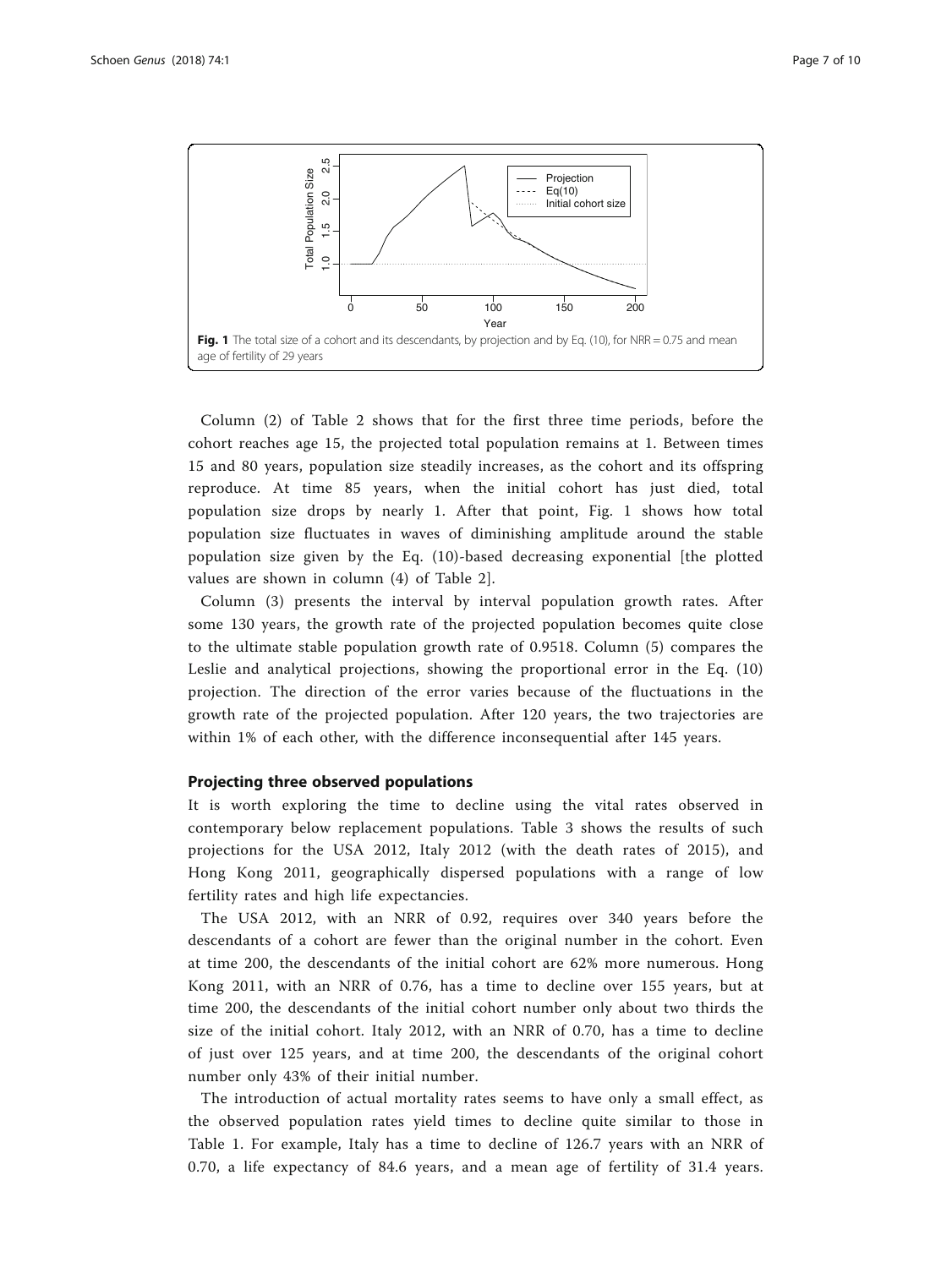| (1)              | (2)                             | (3)                             | (4)                      | (5)                   |
|------------------|---------------------------------|---------------------------------|--------------------------|-----------------------|
| Time (t) [years] | Projected total size $[P_T(t)]$ | Growth rate $[P_T(t)/P_T(t-5)]$ | Total size from Eq. (10) | Proportional<br>error |
| $\overline{0}$   | 1.0                             |                                 |                          |                       |
| 5                | $1.0\,$                         | 1.0                             |                          |                       |
| 10               | $1.0\,$                         | 1.0                             |                          |                       |
| 15               | $1.0\,$                         | 1.0                             |                          |                       |
| $20\,$           | 1.1642                          | 1.1642                          |                          |                       |
| 25               | 1.4064                          | 1.2081                          |                          |                       |
| 30               | 1.5625                          | 1.1110                          |                          |                       |
| 35               | 1.6475                          | 1.0544                          |                          |                       |
| 40               | 1.7418                          | 1.0572                          |                          |                       |
| 45               | 1.8534                          | 1.0641                          |                          |                       |
| 50               | 1.9695                          | 1.0626                          |                          |                       |
| 55               | 2.0730                          | 1.0526                          |                          |                       |
| 60               | 2.1651                          | 1.0444                          |                          |                       |
| 65               | 2.2544                          | 1.0412                          |                          |                       |
| 70               | 2.3417                          | 1.0387                          |                          |                       |
| 75               | 2.4244                          | 1.0353                          |                          |                       |
| 80               | 2.5023                          | 1.0321                          |                          |                       |
| 85               | 1.5763                          | 0.6300                          | 1.9352                   | $-0.2277$             |
| 90               | 1.6474                          | 1.0451                          | 1.8420                   | $-0.1181$             |
| 95               | 1.7153                          | 1.0412                          | 1.7533                   | $-0.0221$             |
| 100              | 1.7796                          | 1.0375                          | 1.6689                   | 0.0622                |
| 105              | 1.6764                          | 0.9420                          | 1.5885                   | 0.0524                |
| 110              | 1.4923                          | 0.8902                          | 1.5120                   | $-0.0132$             |
| 115              | 1.3916                          | 0.9325                          | 1.4392                   | $-0.0342$             |
| 120              | 1.3594                          | 0.9769                          | 1.3699                   | $-0.0077$             |
| 125              | 1.3153                          | 0.9675                          | 1.3039                   | 0.0087                |
| 130              | 1.2515                          | 0.9515                          | 1.2411                   | 0.0083                |
| 135              | 1.1809                          | 0.9436                          | 1.1813                   | $-0.0004$             |
| 140              | 1.1206                          | 0.9490                          | 1.1244                   | $-0.0034$             |
| 145              | 1.0698                          | 0.9546                          | 1.0703                   | $-0.0005$             |
| 150              | 1.0197                          | 0.9532                          | 1.0187                   | 0.0009                |
| 155              | 0.9697                          | 0.9510                          | 0.9697                   | 0.000 03              |
| 160              | 0.9225                          | 0.9513                          | 0.9230                   | $-0.00054$            |
| 165              | 0.8785                          | 0.9523                          | 0.8785                   | $-0.00006$            |
| 170              | 0.8366                          | 0.9524                          | 0.8362                   | 0.00048               |
| 175              | 0.7962                          | 0.9516                          | 0.7960                   | 0.000 26              |
| 180              | 0.7574                          | 0.9514                          | 0.7576                   | $-0.00023$            |
| 185              | 0.7209                          | 0.9518                          | 0.7211                   | $-0.00028$            |
| 190              | 0.6864                          | 0.9521                          | 0.6864                   | 0.000003              |
| 195              | 0.6535                          | 0.9520                          | 0.6534                   | 0.000 17              |
| 200              | 0.6219                          | 0.9518                          | 0.6219                   | 0.000 08              |

<span id="page-7-0"></span>Table 2 The total size of a cohort and its descendants, as calculated by projection and by Eq. ([10](#page-3-0)), for NRR = 0.75 and  $\mu$  = 29 years

Notes: The initial cohort is age 0 at time 0. The 5-year stable growth rate is 0.9518. The proportional error in the Eq. [\(10](#page-3-0)) analytical projection in column (5) is calculated as [(2) − (4)]/(2), referring to columns (2) and (4)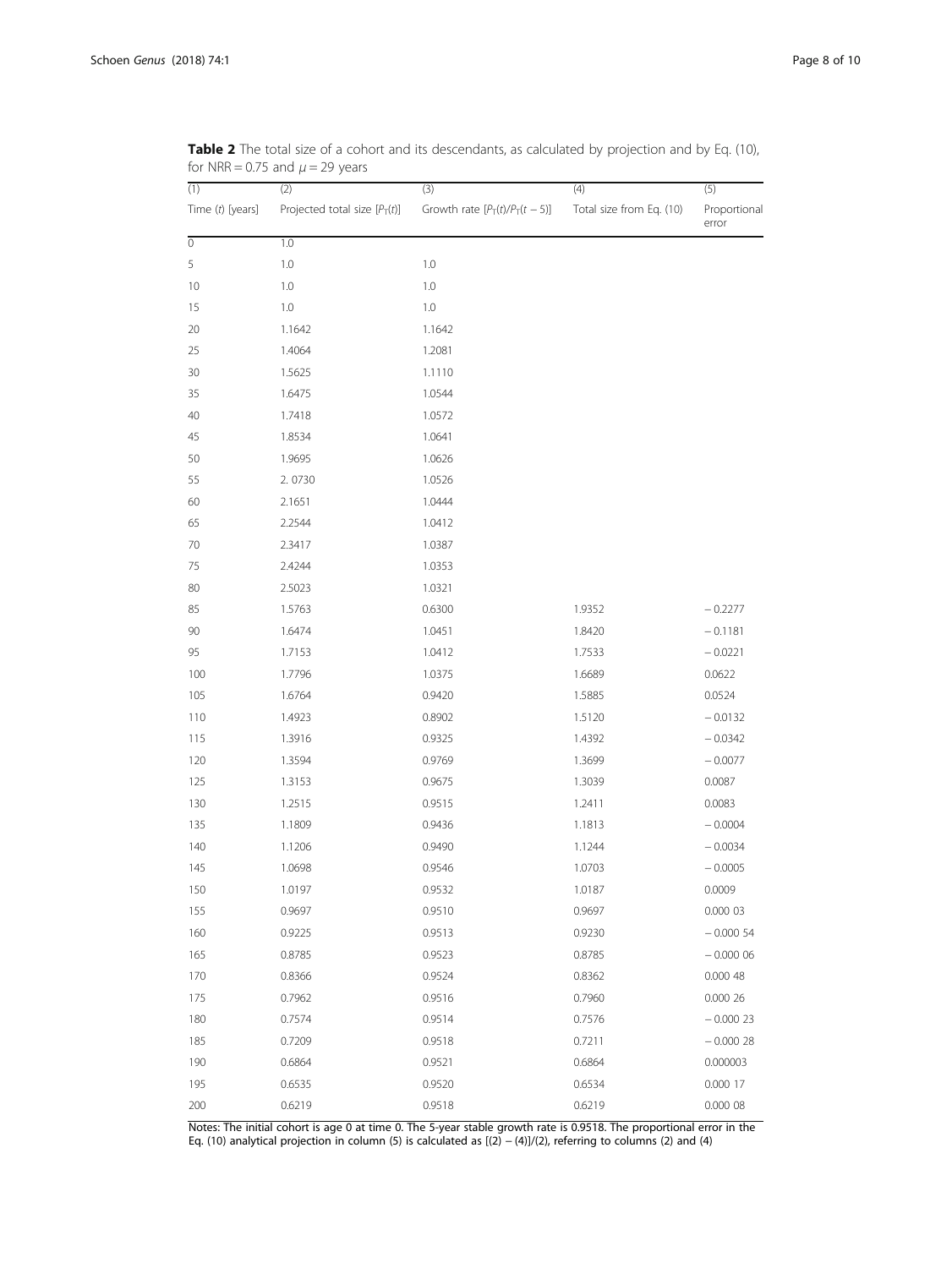| Measure                                                        | <b>USA 2012</b> | Italy 2012* | Hong Kong 2011 |
|----------------------------------------------------------------|-----------------|-------------|----------------|
| Life expectancy at birth                                       | 81.2            | 84.6        | 86.7           |
| Total fertility rate                                           | 1.88            | 1.43        | 1.56           |
| Net reproduction rate                                          | 0.92            | 0.70        | 0.76           |
| Mean age of fertility                                          | 28.6            | 31.4        | 31.2           |
| Variance of age of fertility                                   | 38.3            | 33.4        | 30.7           |
| Time to decline $(t^*)$                                        | 341.7           | 126.7       | 157.5          |
| Ratio of total population size to initial cohort size at year: |                 |             |                |
| 100                                                            | 2.28            | 1.35        | 1.64           |
| 150                                                            | 1.93            | 0.79        | 1.08           |
| 200                                                            | 1.62            | 0.43        | 0.68           |
| 250                                                            | 1.36            | 0.24        | 0.44           |
| 300                                                            | 1.14            | 0.14        | 0.28           |

<span id="page-8-0"></span>Table 3 The time to decline based on observed rates in three contemporary populations

Sources: Fertility data from United Nations Demographic Yearbook 2013, Table 10 (United Nations Statistical Division [2014\)](#page-9-0). Female mortality values for the United States from Arias et al. ([2016](#page-9-0)), Table 3; for Italy from ISTAT [\(2016\)](#page-9-0), Life Tables of the Resident Population—2015; for Hong Kong from Hong Kong Life Table for Females, [2011,](#page-9-0) Table 3, Hong Kong Central Statistics Dept

Notes: \*Italian mortality is based on the 2015 Italian Life Table. In all cases, the sex ratio at birth is taken to be 105 males per 100 females. See discussion in text

For an NRR of 0.70 and a life expectancy of 85 years, Table [1](#page-4-0) has a time to decline of 132.1 years for  $\mu = 29$  years and 127.1 years for  $\mu = 33$  years.

## Summary and conclusions

Population momentum means that a growing population continues to increase in size for some years after its fertility falls to replacement. Here, we take a birth cohort, individual level, perspective, and examine how long it takes, under below replacement fertility, before the number of survivors of a cohort, plus its living descendants, falls below the number in the initial cohort. With no mortality below the highest age attained (75 or 85), and constant below replacement fertility, we find that  $t^*$ , the time to decline, varies dramatically with the level of fertility, moderately with longevity, and modestly with the mean age of fertility.

As the cohort reproduces, the succession of generations prolongs the onset of population decrease. When  $e(0)$  is 85 and the NRR is 0.95, it takes nearly 650 years for total population size to be less than 1. For an NRR of 0.50 or below,  $t^*$  is 85 years, the point at which the initial cohort dies. Projections with the observed vital rates of three contemporary below replacement populations suggest that the model simplifications have only a minor effect on the time to decline.

Analytically, Eq. ([10\)](#page-3-0) allows a simplified projection in terms of life expectancy, the NRR, and the mean age of fertility. That procedure tracks the projected population size quite closely after about 150 years.

Even with an NRR of 0.65, an  $e(0)$  of 75, and no migration, the time to decline is almost a century. A cohort produces its own momentum, propelled by the arrival of succeeding generations.